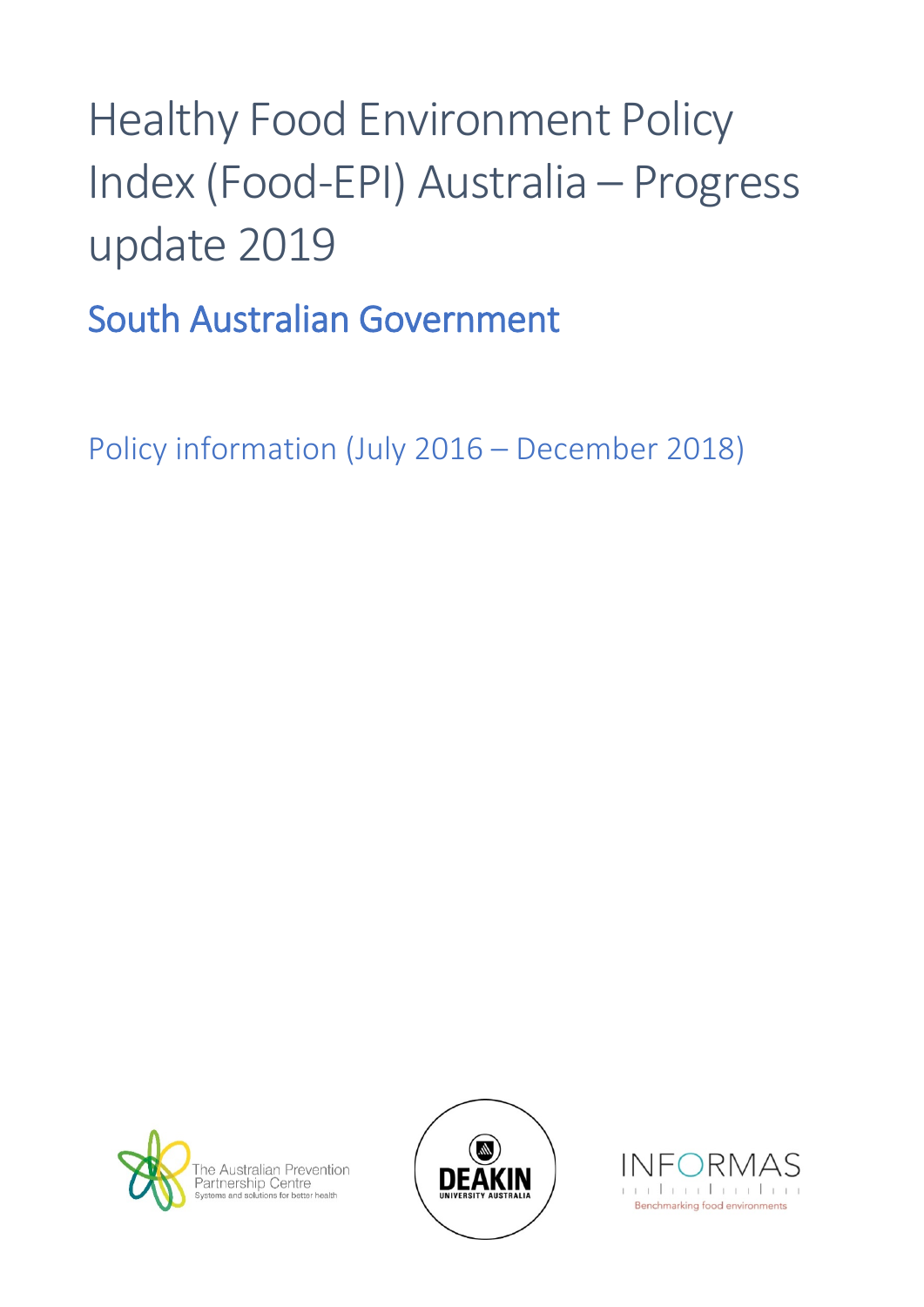## Actions taken (July 2016 – December 2018) by the South Australian Government in relation to the recommended policies from the 2017 Food Policy Index report

| ID              | Domain     | <b>Recommended policy action</b>                                                                                                                                              | Progress against meeting recommended action                                                                                                                                                                                                                                                                                                                                                                                                                                                                                                                                                                                                                                                                                                                                                                                                                                                                                                                                                                                                                                                                                                                                                                                                                                                                                                                                                                                                                                                                                                                                                                                                                                                                                                                                                                                                                                                                                                                                                                                                                                                                                                                                                                                                                         |
|-----------------|------------|-------------------------------------------------------------------------------------------------------------------------------------------------------------------------------|---------------------------------------------------------------------------------------------------------------------------------------------------------------------------------------------------------------------------------------------------------------------------------------------------------------------------------------------------------------------------------------------------------------------------------------------------------------------------------------------------------------------------------------------------------------------------------------------------------------------------------------------------------------------------------------------------------------------------------------------------------------------------------------------------------------------------------------------------------------------------------------------------------------------------------------------------------------------------------------------------------------------------------------------------------------------------------------------------------------------------------------------------------------------------------------------------------------------------------------------------------------------------------------------------------------------------------------------------------------------------------------------------------------------------------------------------------------------------------------------------------------------------------------------------------------------------------------------------------------------------------------------------------------------------------------------------------------------------------------------------------------------------------------------------------------------------------------------------------------------------------------------------------------------------------------------------------------------------------------------------------------------------------------------------------------------------------------------------------------------------------------------------------------------------------------------------------------------------------------------------------------------|
| SA <sub>1</sub> | Leadership | Develop a comprehensive strategy,<br>with a clear implementation plan and<br>associated funding, that includes<br>addressing population nutrition<br>needs in South Australia | SA has a new Liberal Government (March 2018) with a renewed focus on Prevention through its Better<br>Prevention for a Healthy South Australia policy https://strongplan.com.au/policy/better-prevention-for-<br>a-healthy-south-australia/ The policy aims to deliver prevention outcomes through five key strategic<br>levers; and includes aspects of public health nutrition in aspects of all levers:<br>Individual and Community Action<br>Education, Screening and Vaccination<br>2.<br>Research, Monitoring, and Evaluation<br><b>Public Health Regulation</b><br>4.<br>5. Leadership and Coordination<br>A new Prevention & Population Health Branch (PPHB) within the Department for Health and Wellbeing<br>(SA Health) commenced in July 2017. (Note the former Department for Health and Ageing within SA<br>Health changed its name to the Department for Health and Wellbeing (DHW) on 17 May 2018, in line<br>with the new State Government's commitment and renewed focus to a larger Health and Wellbeing<br>portfolio).<br>Key SA Health Strategic documents include<br>The SA Health Strategic Plan 2017-2020 has a vision of South Australians who are 'healthy,<br>$\circ$<br>enjoy a great quality of life and experience a safe contemporary and sustainable health care<br>system'.<br>The Public Health and Clinical Systems (PHCS) Strategic Plan 2018-2020, which connects<br>$\circ$<br>directly with the SA Health Strategic Plan, identifies the purpose of the Directorate is to:<br>'Protect and improve the health of our community by:<br>identifying, investigating, monitoring and managing risks and threats to health<br>providing information, education and advice; and<br>contributing to the development and delivery of healthy public policy.'<br>The PPHB Strategic Plan 2018-2020 committed to develop a PPHB Prevention Plan, focusing in the first<br>instance on healthy eating and physical activity to contribute to the prevention of cardiovascular<br>disease, diabetes and preventable cancers.<br>A key component of the Prevention plan included expanding the capacity to progress public health<br>nutrition priorities in South Australia and by recruiting two new public health nutrition positions. |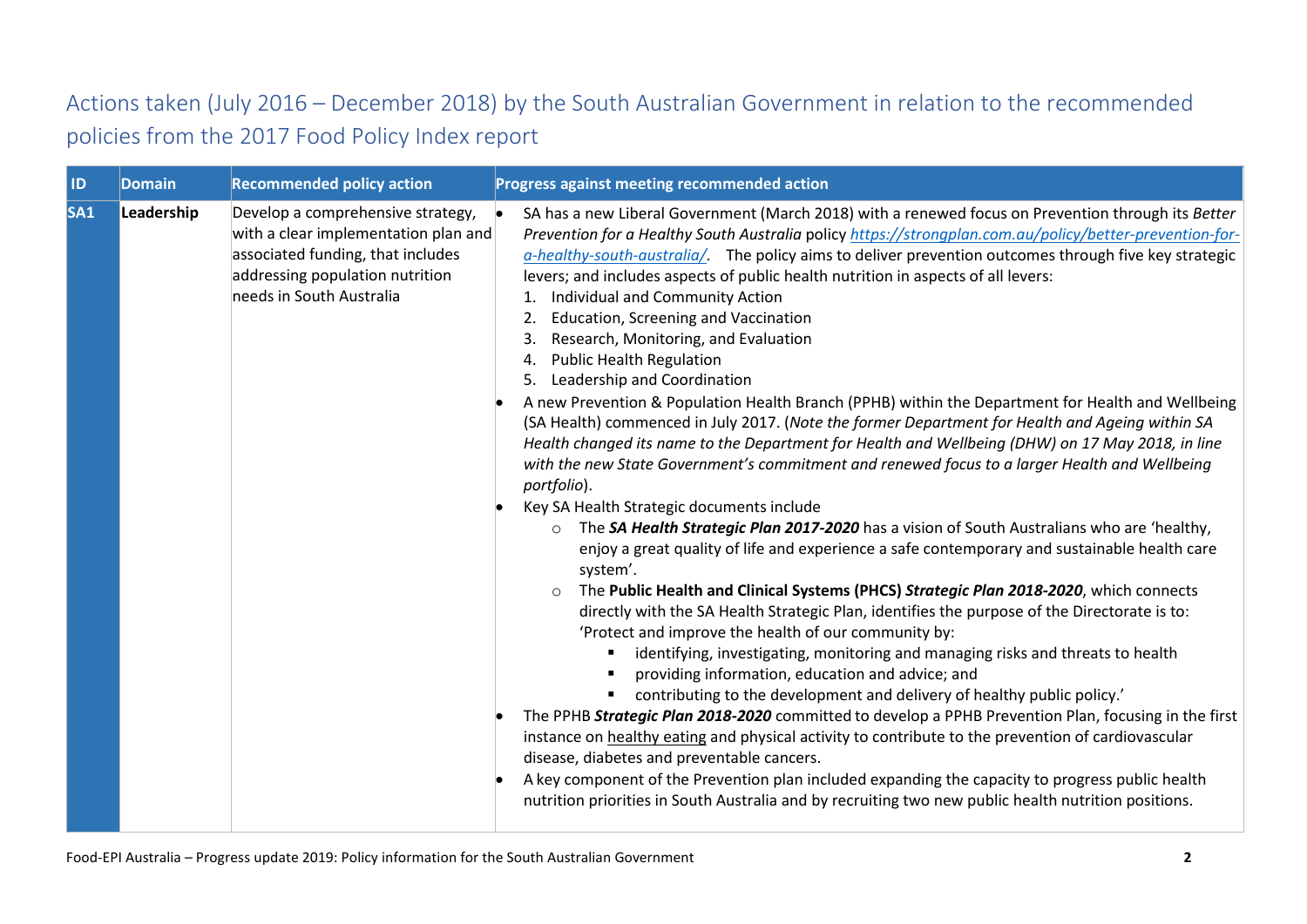| SA <sub>2</sub> |                                   | Food provision Mandate comprehensive<br>implementation of guidelines in the<br>'Right Bite' (healthy school food)<br>policy in all schools and preschools.<br>Actively monitor the extent to which $\vert$<br>schools comply, and introduce<br>reporting mechanisms, incentives<br>and stronger support systems to<br>increase awareness and compliance | The Department for Education's Right Bite policy is mandated for schools and preschools and on-line<br>resources are available to assist in implementation.<br>Principals and Governing Councils are responsible for ensuring the policy is adhered to.<br>The Department for Education provides support and advice on request.<br>A review of the Right Bite policy is planned and an awareness and communication campaign will form<br>part of the work package.<br>Compliance with the Right Bite policy will be a condition of the funding agreement's currently being<br>negotiated with two NGOs for the delivery of a breakfast program for every school that needs one.<br>Limiting the impact of unhealthy food and drink on children within the school setting is one of five<br>obesity prevention actions being progressed by the COAG Health Council (CHC) to improve children's<br>diets and prevent child obesity. Other actions focus on health care settings, children's sport and<br>recreation; restricting unhealthy food promotion in government owned/leased facilities; and the food<br>regulation system. The CHC Obesity work has been led by the Queensland Health Minister; and advice<br>for progressing the five CHC actions has been provided by the Obesity Working Group, represented by<br>all jurisdictional health departments (including the DHW) and the Commonwealth.<br>DHW actively contributes to the Obesity Working Group under CHC, in liaison with the Department for<br>Education, to progress the proposed CHC approach to promoting and supporting healthy food and<br>drink at school. |
|-----------------|-----------------------------------|---------------------------------------------------------------------------------------------------------------------------------------------------------------------------------------------------------------------------------------------------------------------------------------------------------------------------------------------------------|-----------------------------------------------------------------------------------------------------------------------------------------------------------------------------------------------------------------------------------------------------------------------------------------------------------------------------------------------------------------------------------------------------------------------------------------------------------------------------------------------------------------------------------------------------------------------------------------------------------------------------------------------------------------------------------------------------------------------------------------------------------------------------------------------------------------------------------------------------------------------------------------------------------------------------------------------------------------------------------------------------------------------------------------------------------------------------------------------------------------------------------------------------------------------------------------------------------------------------------------------------------------------------------------------------------------------------------------------------------------------------------------------------------------------------------------------------------------------------------------------------------------------------------------------------------------------------------------------------------------------------------------|
| <b>SA3</b>      | Food<br>promotion                 | Implement policies to restrict the<br>promotion of unhealthy food and<br>beverages in settings controlled or<br>managed by the South Australian<br>Government (e.g., public transport,<br>bus shelters, government-owned<br>billboards, sporting facilities and<br>events)                                                                              | The DHW is represented on the OWG and has contributed to the development of a national interim<br>guide to define unhealthy food and drinks to reduce the exposure of children to unhealthy food and<br>drink marketing in settings under government control.<br>On 2 August 2018, CHC endorsed the National interim guide to reduce children's exposure to unhealthy<br>food and drink promotion for voluntary use by<br>jurisdictions https://www.coaghealthcouncil.gov.au/Announcements/Meeting-Communiques1.                                                                                                                                                                                                                                                                                                                                                                                                                                                                                                                                                                                                                                                                                                                                                                                                                                                                                                                                                                                                                                                                                                                        |
| SA4             | Monitoring<br>and<br>intelligence | Implement ongoing monitoring of<br>food environments, including the<br>extent of marketing of unhealthy<br>foods to children, and the nutritional<br>quality of food provided / available in.<br>schools and public sector settings<br>(such as hospitals, other government  .<br>facilities providing food service)                                    | SA Schools Canteen Network (SASCN) provides support and guidance to managers of school canteens<br>and can facilitate menu audits and product assessment against the Right Bite policy.<br>The Department for Education provided a grant to the SASCN to assist in the provision of these services<br>across the state.<br>PPHB has commenced internal planning to review of the Healthy Food and Drink Choices for Staff and<br>Visitors in SA Health Facilities policy.<br>PPHB will develop and implement a strategy to improve healthy food provision in government settings<br>including schools, children's sport and recreation settings, health facilities and prisons. Two new public                                                                                                                                                                                                                                                                                                                                                                                                                                                                                                                                                                                                                                                                                                                                                                                                                                                                                                                                          |

Food-EPI Australia – Progress update 2019: Policy information for the South Australian Government **3**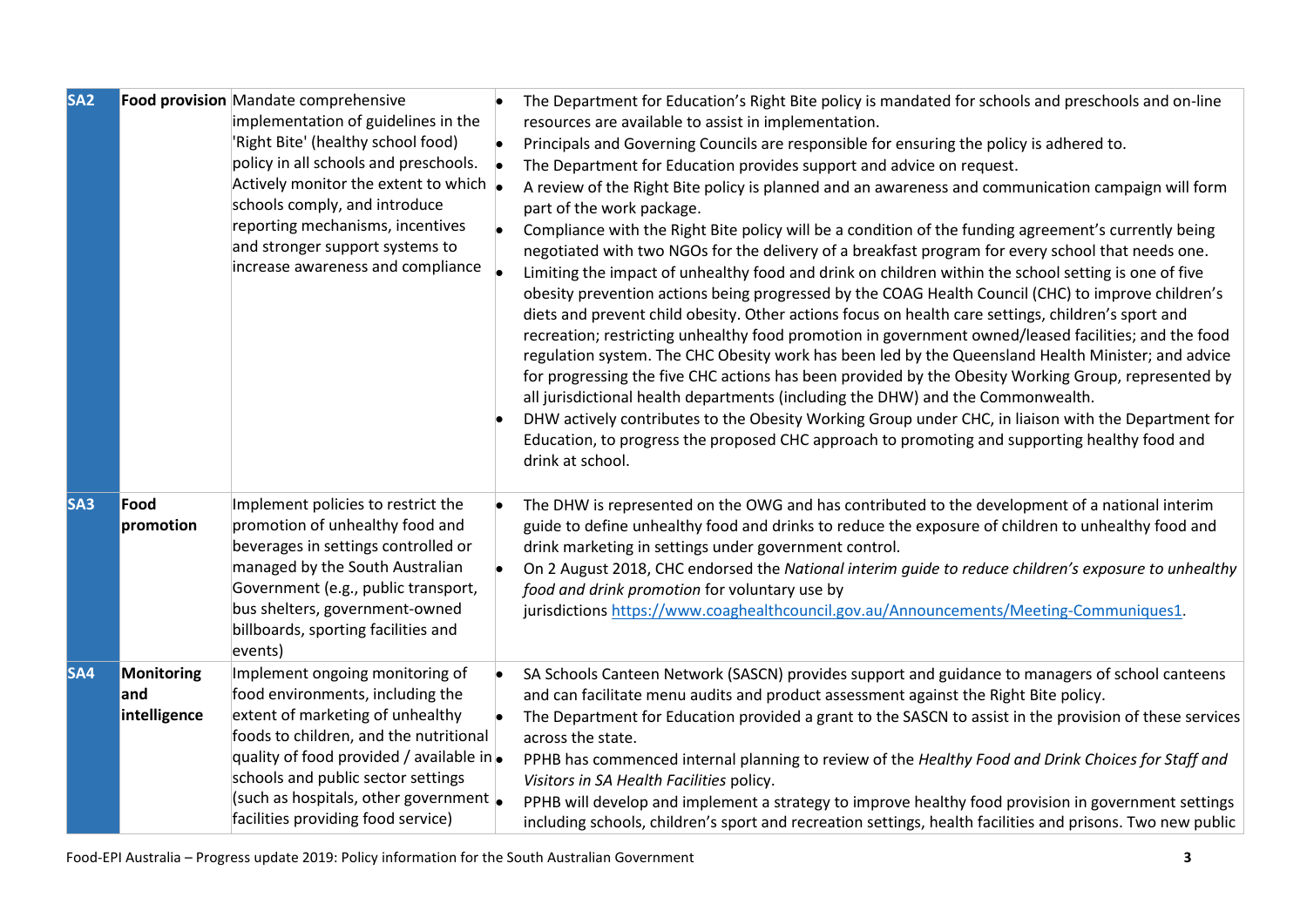|                 |                                 |                                                                                                                                                                                          | health nutrition positions are being recruited to assist with this. Monitoring mechanisms will be<br>considered within the future strategy.                                                                                                                                                                                                                                                                                                                                                                                                                                                                                                                                                                                                                                                                                                                                                                                                                                                                                                                                                                                                                                                                                                                                                                                                                                                                                                                                                                                                                                                                                                                                                                                                                                                                                                                                                                                                                                                                                                                                                                                                                                                                                                                                                            |
|-----------------|---------------------------------|------------------------------------------------------------------------------------------------------------------------------------------------------------------------------------------|--------------------------------------------------------------------------------------------------------------------------------------------------------------------------------------------------------------------------------------------------------------------------------------------------------------------------------------------------------------------------------------------------------------------------------------------------------------------------------------------------------------------------------------------------------------------------------------------------------------------------------------------------------------------------------------------------------------------------------------------------------------------------------------------------------------------------------------------------------------------------------------------------------------------------------------------------------------------------------------------------------------------------------------------------------------------------------------------------------------------------------------------------------------------------------------------------------------------------------------------------------------------------------------------------------------------------------------------------------------------------------------------------------------------------------------------------------------------------------------------------------------------------------------------------------------------------------------------------------------------------------------------------------------------------------------------------------------------------------------------------------------------------------------------------------------------------------------------------------------------------------------------------------------------------------------------------------------------------------------------------------------------------------------------------------------------------------------------------------------------------------------------------------------------------------------------------------------------------------------------------------------------------------------------------------|
| SA <sub>5</sub> | Leadership                      | Support local governments to<br>develop and implement Regional<br>Public Health Plans that include<br>actions to create healthy food<br>environments and improve<br>population nutrition | The State Public Health Plan (2013) encourages local councils to consider the four CHESS principles for<br>healthy environments: Connected Environments, Healthy Eating Environments, Safe Environments and<br>Sustainable Environments, and related concepts and factors in their Regional Public Health Plans<br>(RPHP). All RPHPs address the CHESS principles demonstrating integrated planning and a broad<br>interpretation of wellbeing.<br>RPHP respond to food access at the whole population level, with food access, food security and<br>sustainability addressed through the use and preservation of arable and designated horticultural land,<br>via land use and natural resources planning. At this level, there is also recognition of impact on local<br>economy via local food industry.<br>RPHP identify community level action to improve access to healthy affordable food, emphasising<br>capacity building and supportive environments, and enhancing the public domain as a site for<br>community building and social cohesion, through community gardens. Plans are predominantly<br>oriented towards boosting availability, food literacy and social connections. Action includes policy,<br>programs, promotion, and support to access healthy affordable food<br>The draft State Public Health Plan 2019-2024 (which is out for public consultation in September 2018<br>and is anticipated to be released in December 2018) continues to encourage local councils to consider<br>healthy food environments and population nutrition through the following priorities:<br>PROMOTE: Build stronger communities and healthier environments<br>PREVENT: Prevent chronic disease, communicable disease and injury<br>$\circ$<br>Creating Healthier Local Food Environments - A Guide for Local Government resource tool has been<br>developed. The purpose of the audit tool is to provide assistance and guidance to Local Councils in<br>assessing their current policies, plans and practices in relation to supporting healthy eating in their<br>community and provide ideas about actions that can be taken to improve the healthy food<br>environment.<br>The City of Adelaide has completed an audit using the tool and is currently implementing<br>recommendations. |
| SA <sub>6</sub> | <b>Funding and</b><br>resources | Establish an independent, statutory<br>health promotion agency, with a<br>secure funding stream, that includes<br>an objective to improve population<br>nutrition                        | Under the Better Prevention for a Healthy South Australia policy<br>https://strongplan.com.au/policy/better-prevention-for-a-healthy-south-australia/ the new SA<br>Government has committed to 'establish "Wellbeing SA" as a Prevention, Health Promotion and<br>Primary Health Care agency, within SA Health. Separate from hospitals and health services, Wellbeing                                                                                                                                                                                                                                                                                                                                                                                                                                                                                                                                                                                                                                                                                                                                                                                                                                                                                                                                                                                                                                                                                                                                                                                                                                                                                                                                                                                                                                                                                                                                                                                                                                                                                                                                                                                                                                                                                                                                |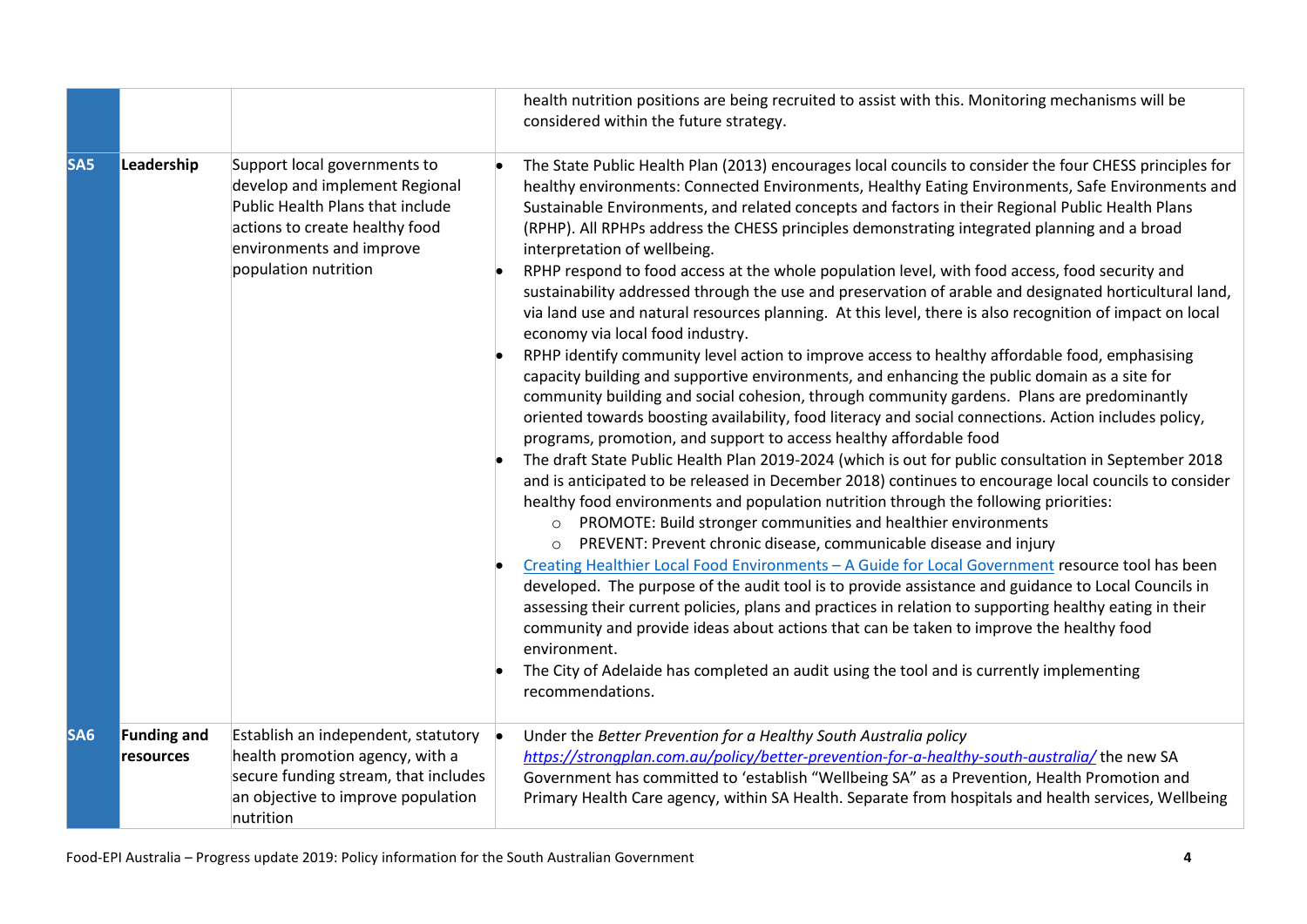|                 |                            |                                                                                                                                                                                                                                                         | SA will be able to advocate for and purchase services in public health and health promotion - it will<br>include a health promotion branch and focus on preventing health issues before they arise'.                                                                                                                                                                                                                                                                                                                                                                                                                                                                                                                                                                                                                                                                                                                                                                                                                                                                                                                                                                                                                                                                                                                                            |
|-----------------|----------------------------|---------------------------------------------------------------------------------------------------------------------------------------------------------------------------------------------------------------------------------------------------------|-------------------------------------------------------------------------------------------------------------------------------------------------------------------------------------------------------------------------------------------------------------------------------------------------------------------------------------------------------------------------------------------------------------------------------------------------------------------------------------------------------------------------------------------------------------------------------------------------------------------------------------------------------------------------------------------------------------------------------------------------------------------------------------------------------------------------------------------------------------------------------------------------------------------------------------------------------------------------------------------------------------------------------------------------------------------------------------------------------------------------------------------------------------------------------------------------------------------------------------------------------------------------------------------------------------------------------------------------|
| <b>SA7</b>      | Food<br>promotion          | Require all organisations, such as<br>community groups and sports clubs,<br>that receive funding from the South<br>Australian Government to restrict all<br>promotion related to unhealthy food<br>and beverages as a condition of<br>receiving funding | A short clause, reflecting a requirement to ensure food provision and partnerships are in line with<br>national nutrition guidelines, has been trailed within service agreements for workplace health with peak<br>industry bodies.                                                                                                                                                                                                                                                                                                                                                                                                                                                                                                                                                                                                                                                                                                                                                                                                                                                                                                                                                                                                                                                                                                             |
| SA <sub>8</sub> |                            | Food provision Establish a whole-of-government<br>policy on healthy food procurement<br>and provision across all SA<br>Government departments and<br>settings under government control<br>(e.g., sport and recreation facilities,<br>community events)  | PPHB will progress improvements in healthy food provision in government settings including schools,<br>children's sport and recreation settings, health facilities and prisons. Two new public health nutrition<br>positions are being recruited to assist with this.                                                                                                                                                                                                                                                                                                                                                                                                                                                                                                                                                                                                                                                                                                                                                                                                                                                                                                                                                                                                                                                                           |
| SA <sub>9</sub> | Support for<br>communities | Commit to ongoing, long-term<br>support for social marketing<br>campaigns promoting healthy eating,<br>as part of broader efforts to improve<br>population nutrition                                                                                    | PPHB Strategic Plan 2018-2020 identifies Communication and social marketing as a key function of the<br>Branch, including:<br>The provision of accurate, timely and accessible health information and social marketing<br>$\circ$<br>campaigns to support the South Australian community to make healthy choices and increase<br>their health literacy in line with the strategic objectives of PPH;<br>Ensure that health information and social marketing messages are available in a range of<br>$\circ$<br>formats and languages to meet the needs of South Australians from socially and culturally<br>diverse backgrounds and vulnerable groups;<br>Use evidence to develop and evaluate the success of campaigns in the context of the programs<br>$\circ$<br>and in wider context of population health.<br>Social marketing activities were undertaken for the following initiatives that include a healthy eating<br>component; see SA10 for a descriptor about each initiative:<br><b>Healthy Kids Menu Initiative</b><br>The launch campaign included media and launch event promotions. A social media post was boosted to<br>direct parents to the Healthy Kids Menu website www.healthykidsmenu.com.au where they could find<br>venues to eat at. A press ad was also published in Messenger newspapers to let the community know |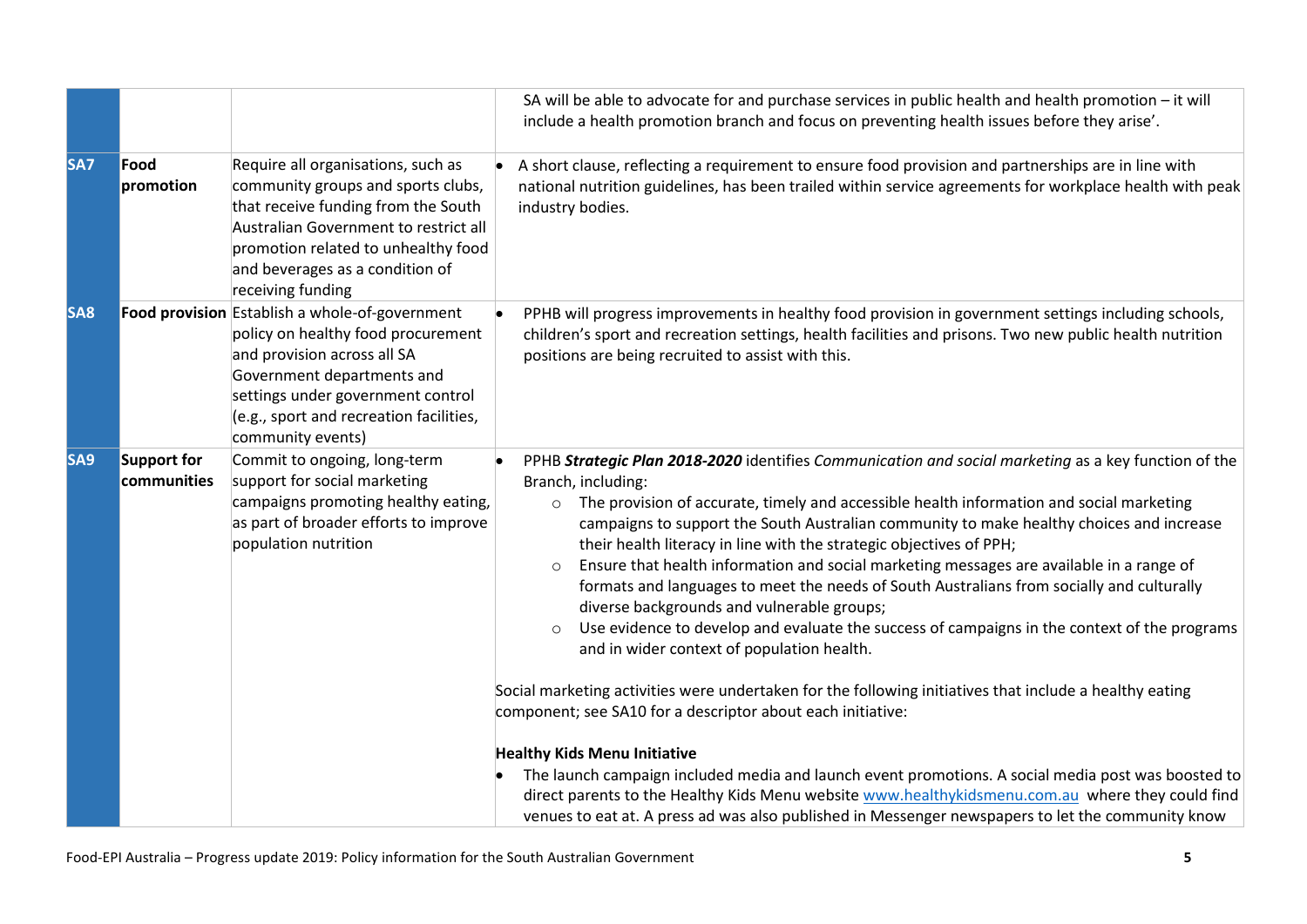|             |                                   |                                                                                                                                                                                                                                                                                              | what was available in their area. The initiative was also featured on Radio Adelaide and a blog article<br>was sent to relevant stakeholders to share. A series of printed and digital materials were also created<br>for venues to order and use.                                                                                                                                                                                                                                                                                                                                                                                                                                                                                                                                                                                                                                                                                                                                                                                                                                                                                  |
|-------------|-----------------------------------|----------------------------------------------------------------------------------------------------------------------------------------------------------------------------------------------------------------------------------------------------------------------------------------------|-------------------------------------------------------------------------------------------------------------------------------------------------------------------------------------------------------------------------------------------------------------------------------------------------------------------------------------------------------------------------------------------------------------------------------------------------------------------------------------------------------------------------------------------------------------------------------------------------------------------------------------------------------------------------------------------------------------------------------------------------------------------------------------------------------------------------------------------------------------------------------------------------------------------------------------------------------------------------------------------------------------------------------------------------------------------------------------------------------------------------------------|
|             |                                   |                                                                                                                                                                                                                                                                                              | <b>Healthy Workers Healthy Futures:</b><br>The final 2017-2018 campaign took a mainly online approach of social media, uploading real life<br>case studies to the website and creating a case study video. This was coupled with resources for<br>peak industry bodies, print materials for managers within work places, and face to face<br>presentations at public health forums and to industry bodies.                                                                                                                                                                                                                                                                                                                                                                                                                                                                                                                                                                                                                                                                                                                          |
|             |                                   |                                                                                                                                                                                                                                                                                              | <b>Get Healthy:</b><br>The 2018 advertising campaign focused on awareness within the general public. The paid campaign<br>included radio (metro and regional), radio sponsorship with Roo and Ditts Get Fit breakfast<br>program and social media. This was also supported by organic social media, internal<br>communications, digital displays in hospitals and on all employee computers, website update (Get<br>Healthy), the use of testimonial videos and Service SA waiting area screen display. Previous<br>campaigns have also targeted referrers of the service such as GPs, dietitians and in hospital staff.                                                                                                                                                                                                                                                                                                                                                                                                                                                                                                            |
| <b>SA10</b> | <b>Support for</b><br>communities | Building on the work of OPAL, put in In community:<br>place overarching state-wide<br>structures, with associated<br>resources, to provide broad and<br>coordinated support for creating and<br>maintaining healthy food<br>environments at the community level.<br>across multiple settings | DHW currently funds the SA Community Foodies program. This is a nutrition program that builds the<br>capacity of communities to make healthier food choices by training and supporting local volunteer<br>community members (Foodies) to act as agents for change. The program targets disadvantaged and<br>vulnerable communities and increases their knowledge and behaviours in relation to healthy eating.<br>For further information visit http://www.communityfoodies.com/<br>The State Public Health Plan (2013) encourages local councils to consider healthy environments in their<br>Regional Public Health Plans development. Councils are also provided specific support through key<br>resources such as the 'Creating Healthier Local Food Environments - A Guide for Local Government'<br>resource tool. As described in SA5.<br>The state government made an election commitment to invest \$1M over four years to provide grants<br>to regional towns to develop local approaches to reduce preventable disease and improve health and<br>wellbeing through the Healthy Towns Challenge (launched late June 2018). |
|             |                                   |                                                                                                                                                                                                                                                                                              | In community/Primary Health Care settings:                                                                                                                                                                                                                                                                                                                                                                                                                                                                                                                                                                                                                                                                                                                                                                                                                                                                                                                                                                                                                                                                                          |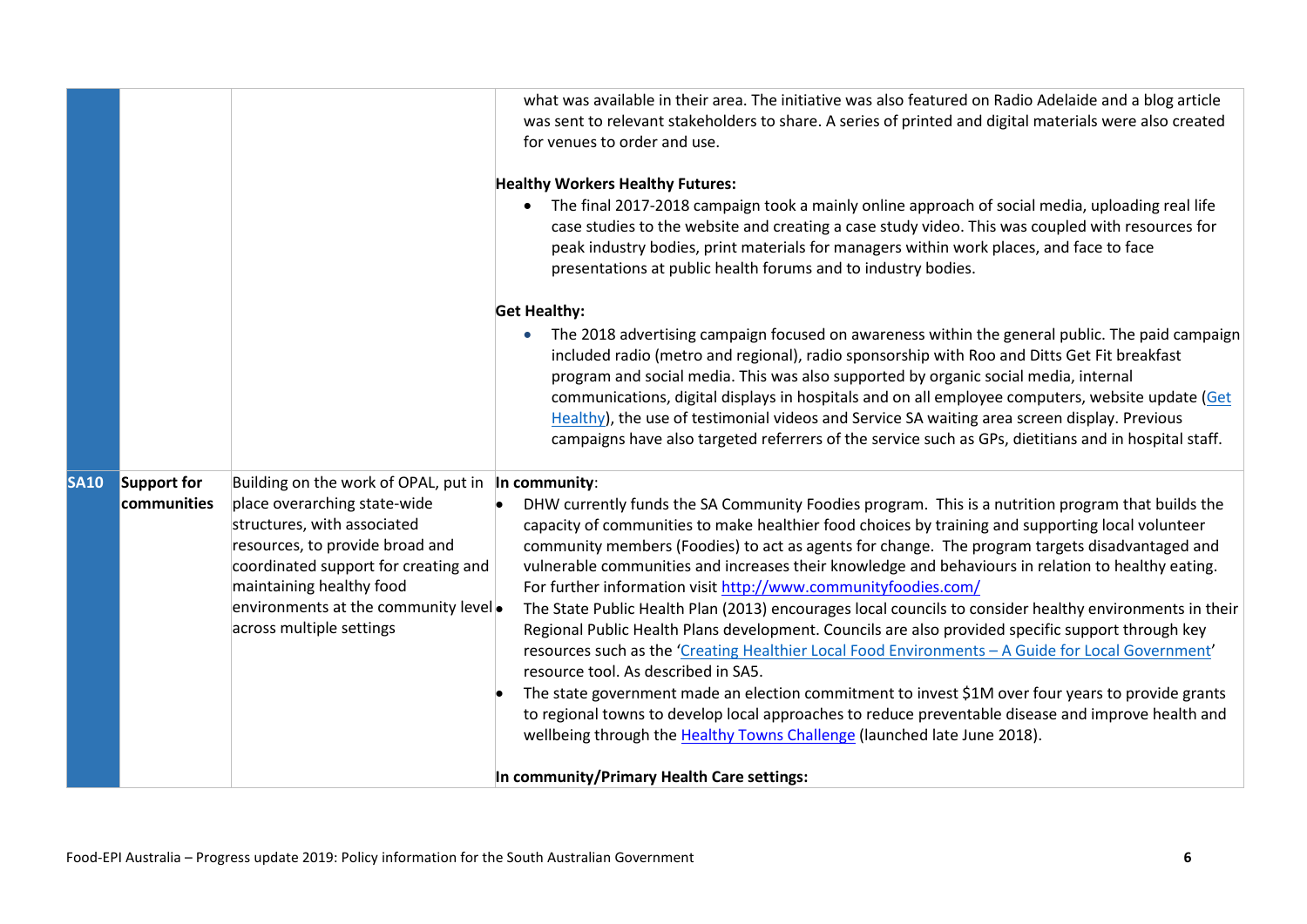|             |                    |                                                                                                                                                                                              | 'Get Healthy' is a free service offering telephone-based expert advice and confidential health coaching<br>designed to assist people in making sustainable lifestyle changes around healthy eating and increased<br>physical activity to achieve and maintain a healthy weight.                                                                                                                                                                                                                                                                                                                                                                                                                                                                                                                                                                                                                                                                                                            |
|-------------|--------------------|----------------------------------------------------------------------------------------------------------------------------------------------------------------------------------------------|--------------------------------------------------------------------------------------------------------------------------------------------------------------------------------------------------------------------------------------------------------------------------------------------------------------------------------------------------------------------------------------------------------------------------------------------------------------------------------------------------------------------------------------------------------------------------------------------------------------------------------------------------------------------------------------------------------------------------------------------------------------------------------------------------------------------------------------------------------------------------------------------------------------------------------------------------------------------------------------------|
|             |                    |                                                                                                                                                                                              | In workplaces:<br>The Healthy Workers - Healthy Futures (HWHF) initiative addresses the chronic disease risk factors of<br>smoking, poor nutrition, excess alcohol consumption and physical inactivity through workplaces.<br>http://www.sahealth.sa.gov.au/healthyworkers<br>HWHF partners with high need peak industry bodies, statewide organisations such as Registered<br>Training Organisations and the state's workplace safety authority (SafeWork SA) to create statewide<br>training opportunities, statewide safety services peak industry bodies that embed health and wellbeing<br>into their resources and services to workplaces.<br>HWHF encourages South Australian employers and employees to create workplaces that support<br>healthy lifestyle behaviours through leadership, changes to workplace culture, supportive policies and<br>physical environments, access to healthy lifestyle programs and increased understanding of the<br>importance of being healthy. |
|             |                    |                                                                                                                                                                                              | In food outlets:                                                                                                                                                                                                                                                                                                                                                                                                                                                                                                                                                                                                                                                                                                                                                                                                                                                                                                                                                                           |
|             |                    |                                                                                                                                                                                              | In 2015 the Premier's Office established an Executive Taskforce to developing solutions to increase the<br>availability of healthy children's menus through a co-design process that engages the restaurant, café,<br>hotel and club industries, parents, and public health experts. Since then, in partnership with CSIRO and<br>industry, DHW has created a Healthy Kids Menu program that venues can sign up to.<br>With the success of the pilot program, an official launch was held in 2017 and more than 40 venues<br>now have a healthy kids menu.                                                                                                                                                                                                                                                                                                                                                                                                                                 |
|             |                    |                                                                                                                                                                                              | Healthy Kids Menu was also chosen to facilitate a D3 Digital Challenge where start-ups and<br>entrepreneurs could pitch innovative ideas for seed funding to help encourage the use of healthy kids<br>menus https://digital.sa.gov.au/d3/previous-d3-challenges                                                                                                                                                                                                                                                                                                                                                                                                                                                                                                                                                                                                                                                                                                                           |
| <b>SA11</b> | <b>Food retail</b> | Develop and implement programs,<br>including incentives or accreditation<br>schemes, for sports and recreation<br>venues and clubs to sell a healthier<br>range of food and beverages whilst | Limiting the impact of unhealthy food and drink on children within children's sport and recreation<br>settings is one of five obesity prevention actions being progressed by the CHC to improve children's<br>diets and prevent child obesity. (Other actions focus on health care settings and schools; restricting<br>unhealthy food promotion in government owned/leased facilities; and the food regulation system. The<br>CHC Obesity work has been led by the Queensland Health Minister; and advice for progressing the five                                                                                                                                                                                                                                                                                                                                                                                                                                                        |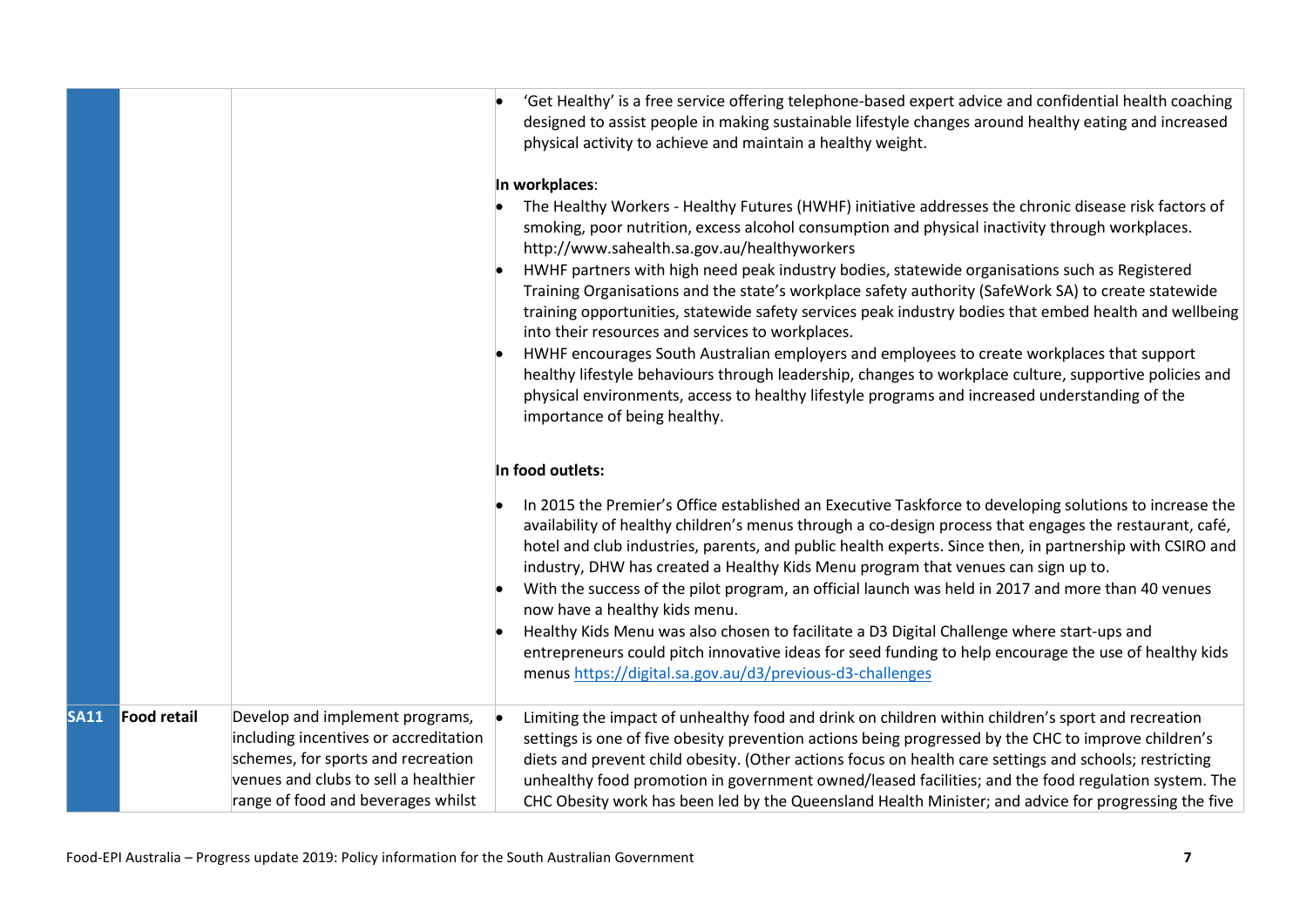|             |                                   | limiting availability of unhealthy food<br>and beverages                                                                                                                                                                                                                                                                                      | CHC actions has been provided by the Obesity Working Group, represented by all jurisdictional health<br>departments (including SA Health) and the Commonwealth.)<br>DHW actively contributes to the Obesity Working Group under CHC, in liaison with the Office for<br>Recreation, Sport an Racing), to progress the proposed CHC approach to promoting and supporting<br>healthy food and drink in children's sport and recreation.<br>One recreation centre and two surf lifesaving clubs have signed up to the Healthy Kids Menu initiative<br>in South Australia (www.healthykidsmenu.com.au; see SA13).<br>The Healthy Kids Menu Initiative is in process of developing Healthy BBQ Menu criteria in response to<br>feedback from sporting clubs.                                                                                                                                            |
|-------------|-----------------------------------|-----------------------------------------------------------------------------------------------------------------------------------------------------------------------------------------------------------------------------------------------------------------------------------------------------------------------------------------------|---------------------------------------------------------------------------------------------------------------------------------------------------------------------------------------------------------------------------------------------------------------------------------------------------------------------------------------------------------------------------------------------------------------------------------------------------------------------------------------------------------------------------------------------------------------------------------------------------------------------------------------------------------------------------------------------------------------------------------------------------------------------------------------------------------------------------------------------------------------------------------------------------|
| <b>SA12</b> |                                   | Food provision Provide greater support for early<br>childhood services to develop and<br>implement best practice healthy food<br>policies                                                                                                                                                                                                     | The Department for Education's Learning Together program incorporates nutrition and healthy eating<br>as a part of the everyday learning opportunities that are available to families at supported playgroup<br>and other activities within the program. Nutrition is also part of the wider wellbeing aspect of the<br>Learning Together program which encourages and supports families to make healthy food choices<br>when providing snacks at playgroup and provides many opportunities for families to cook with their<br>children and try new healthy food and recipes.<br>Some Learning Together programs have partnered with community organisations such as KickStart for<br>Kids, Foodbank, Community Foodies and Community Food SA to provide access to fresh fruit and<br>vegetables, pantry stables and support in cooking healthy, budget friendly meals for the family at<br>home. |
| <b>SA13</b> | <b>Food retail</b>                | Pending a successful pilot, explore<br>the potential to extend the Premier's<br>'Healthy Kids Menus Initiative' to<br>apply to all food service outlets and<br>restaurants in South Australia,<br>including incentives or accreditation<br>schemes for restaurants, pubs and<br>clubs to improve the healthiness of<br>all their menu options | Healthy Kids Menu (HKM) Initiative is currently running in South Australia with 40 food outlets signed<br>on board at the time of this report www.healthykidsmenu.com.au.<br>Healthy Kids Menu initiative has also partnered up with ICT & Digital Government to run a D3 challenge<br>for HKM. As a result, a local business has received seed funding from the challenge to rollout their<br>business model that is focused on providing pre-prepared healthy kids meal items to food outlets<br>https://digital.sa.gov.au/d3/previous-d3-challenges.                                                                                                                                                                                                                                                                                                                                           |
| <b>SA14</b> | Monitoring<br>and<br>intelligence | Introduce regular measuring of<br>children's height and weight at key<br>stages of primary and secondary<br>schools, on an 'opt-out' consent basis                                                                                                                                                                                            | The Department for Education recognises that monitoring of children's height and weight would need<br>to be part of a comprehensive program of health and wellbeing.<br>The Department for Education is currently considering the development of a healthy living and physical<br>education strategy.                                                                                                                                                                                                                                                                                                                                                                                                                                                                                                                                                                                             |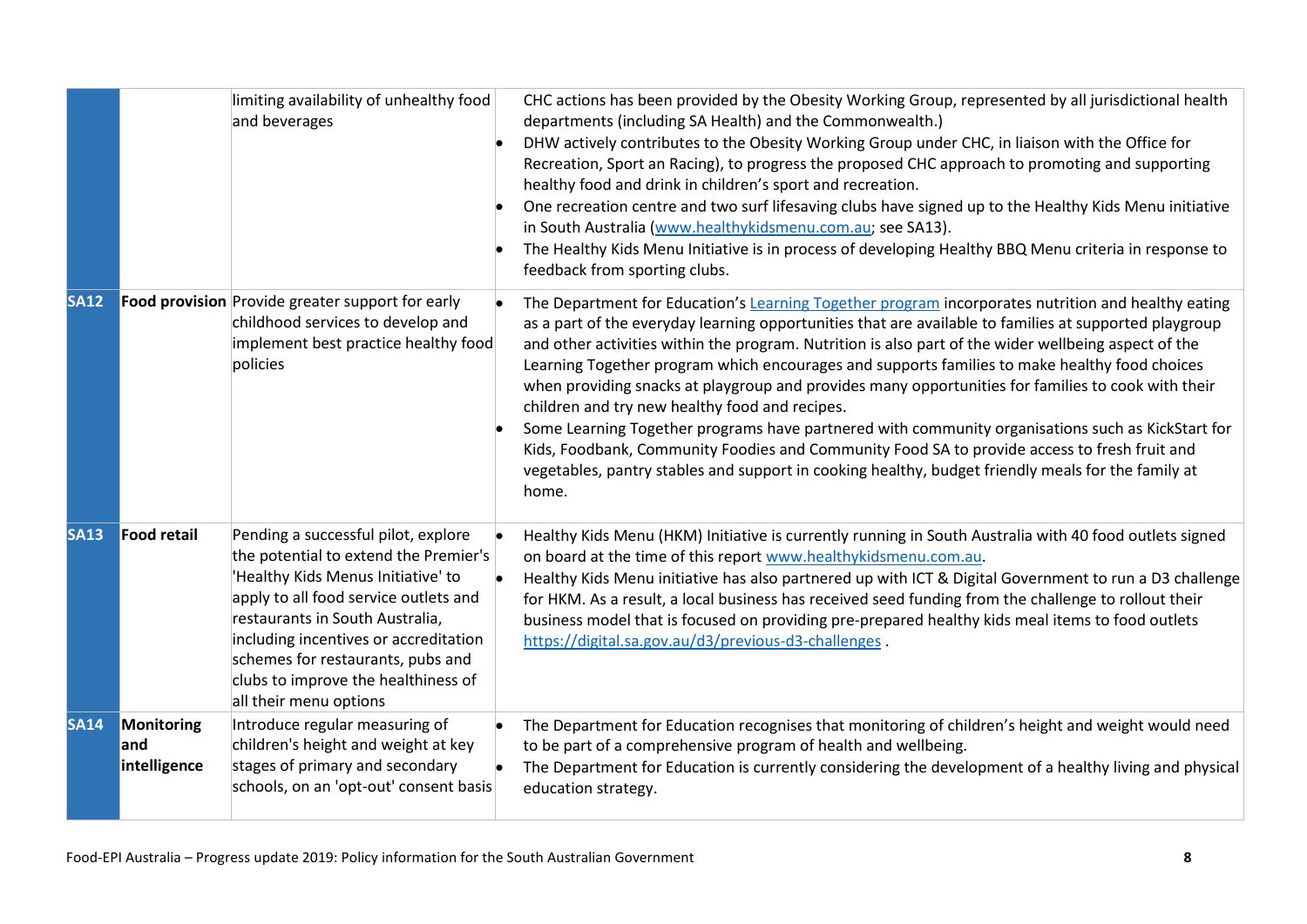| <b>SA15</b> | Governance            | Continue a health-in-all-policies<br>approach to relevant government<br>priorities. Ensure that where<br>priorities are relevant to population<br>nutrition and health issues, these are<br>considered at each stage of the<br>policy development process  | The health-in-all-policies approach continues to be implemented by Health Determinants and Policy<br>within Prevention and Population Health Branch, including using Public Health Partner Authority<br>(PHPA) Agreements*.<br>Where relevant, nutrition is considered as part of the work under the PHPA Agreements. For example,<br>nutrition is a focus of the food security project Improving individual and household food security<br>outcomes in South Australia with the Department of Human Services.<br>*The South Australian Public Health Act 2011 Section 51 introduces Public Health Partner Authorities. A<br>Public Health Partner Authority is an organisation that has agreed to collaborate and consult with SA<br>Health and/or local government in public health planning or actions that lead to improved population<br>health and wellbeing, and/or help to reduce health disparities between population groups. |
|-------------|-----------------------|------------------------------------------------------------------------------------------------------------------------------------------------------------------------------------------------------------------------------------------------------------|-----------------------------------------------------------------------------------------------------------------------------------------------------------------------------------------------------------------------------------------------------------------------------------------------------------------------------------------------------------------------------------------------------------------------------------------------------------------------------------------------------------------------------------------------------------------------------------------------------------------------------------------------------------------------------------------------------------------------------------------------------------------------------------------------------------------------------------------------------------------------------------------------------------------------------------------|
| <b>SA16</b> | <b>Food labelling</b> | Enhance existing menu labelling<br>regulations by requiring a broad<br>range of outlets to display<br>interpretive nutrition labelling<br>(broader than kilojoule labelling),<br>potentially through adaptation of the<br><b>Health Star Rating scheme</b> | In June, 2018 the Australia and New Zealand Ministerial Forum on Food Regulation endorsed the<br>Consultation Summary Report: Review of fast food menu labelling schemes, and agreed that further<br>targeted consultation is to be undertaken to develop policy options that aim to improve and strengthen<br>fast food menu labelling in Australia. DHW will continue to support this national agenda.<br>There are no plans at a state level to enhance kilojoule labelling on menus to be more interpretive.                                                                                                                                                                                                                                                                                                                                                                                                                        |